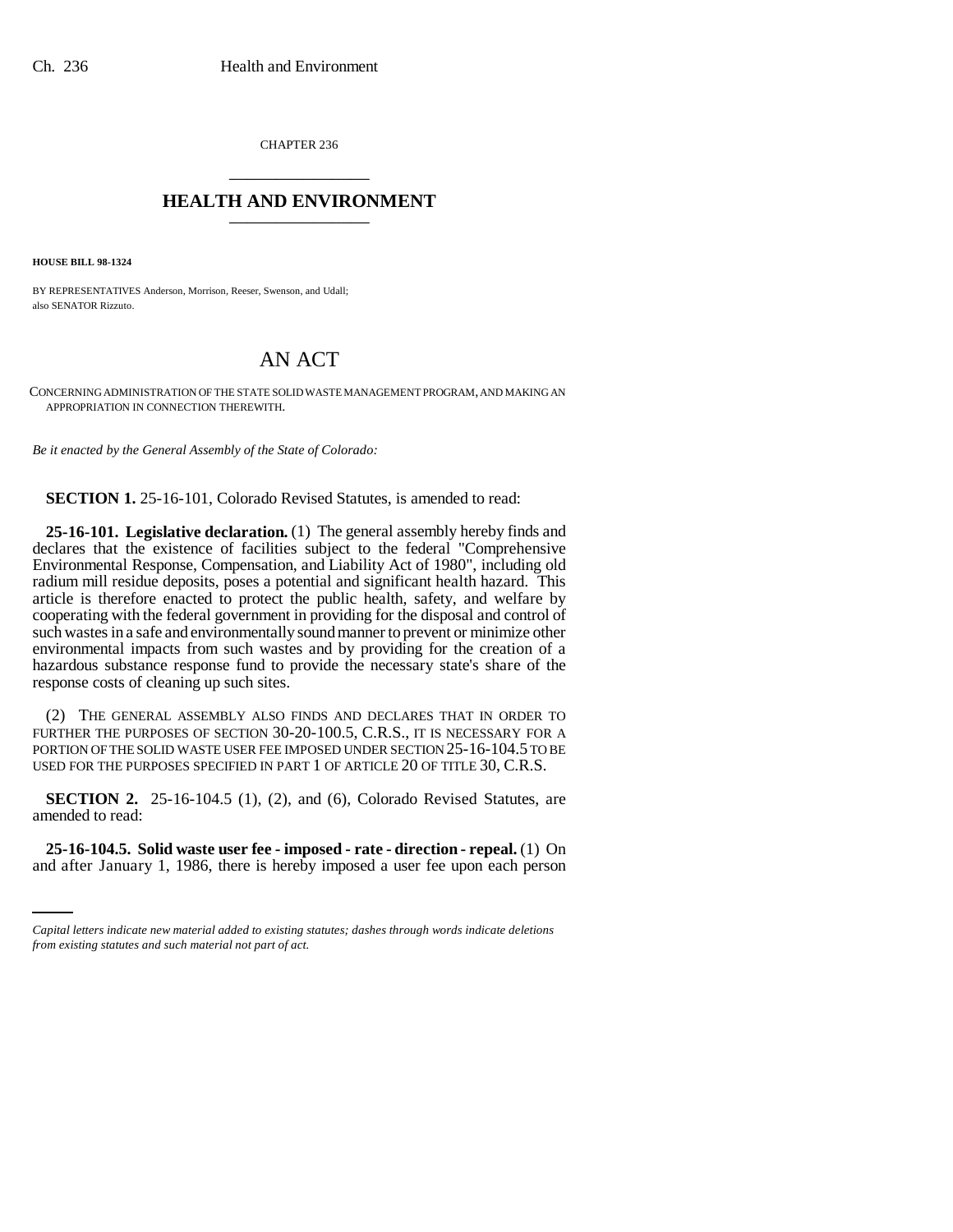Health and Environment Ch. 236

disposing of solid waste at an attended solid wastes disposal site. The fee is intended to be a charge to waste producers in addition to any charges specified by contract. Such fee shall be collected by the operator of such site or facility at the time of disposal and shall be imposed and passed through to waste producers and other persons at the following rate, or at an equivalent rate established by the department:

(a) Ten SEVEN cents per load transported by a motor vehicle which is commonly used for the noncommercial transport of persons over the public highways;

(b) Twenty THIRTEEN cents per load transported by a truck, as such term is defined in section 42-1-102 (108), C.R.S., which is commonly used for the noncommercial transport of persons and property over the public highways;

(c) Thirty TWENTY cents per cubic yard per load transported by any commercial vehicle or other vehicle not included in paragraph (a) or (b) of this subsection (1).

(2) All fee money collected by operators of solid waste disposal sites or facilities pursuant to subsection (1) of this section shall be transmitted by the last day of the month following the end of each calendar quarter to the state treasurer, who shall credit the same SEVENTY-FIVE PERCENT OF SUCH MONEYS to the hazardous substance response fund created in section 25-16-104.6 AND TWENTY-FIVE PERCENT TO THE SOLID WASTE MANAGEMENT FUND CREATED IN SECTION 30-20-118, C.R.S., FOR THE DEPARTMENT'S APPROPRIATION FOR SOLID WASTE MANAGEMENT.

(6) This section is repealed, effective January 1, 1999 2004.

**SECTION 3.** 25-17-106, Colorado Revised Statutes, is amended to read:

**25-17-106. Repeal of part.** This part 1 is repealed, effective July 1, 1998 2008.

**SECTION 4.** 25-17-203, Colorado Revised Statutes, is amended to read:

**25-17-203. Repeal of part.** This part 2 is repealed, effective July 1, 2000 2008.

**SECTION 5.** 30-20-101 (4), Colorado Revised Statutes, is amended to read:

**30-20-101. Definitions.** As used in this part 1, unless the context otherwise requires:

(4) "Recyclable materials" means  $a$  ANY type of DISCARDED OR WASTE material that is subject to reuse or recycling NOT REGULATED UNDER SECTION 25-8-205 (1) (e), C.R.S., AND CAN BE REUSED, REMANUFACTURED, RECLAIMED, OR RECYCLED, BUT NOT INCLUDING RECYCLED AUTO PARTS OR EXCLUDED SCRAP METAL THAT IS BEING RECYCLED, OR SCRAP THAT IS COMPOSED OF WORN OUT METAL OR A METAL PRODUCT THAT HAS OUTLIVED ITS ORIGINAL USE, COMMONLY REFERRED TO AS OBSOLETE SCRAP.

**SECTION 6.** 30-20-102 (5) and (6), Colorado Revised Statutes, are amended, and the said 30-20-102 is further amended BY THE ADDITION OF A NEW SUBSECTION, to read: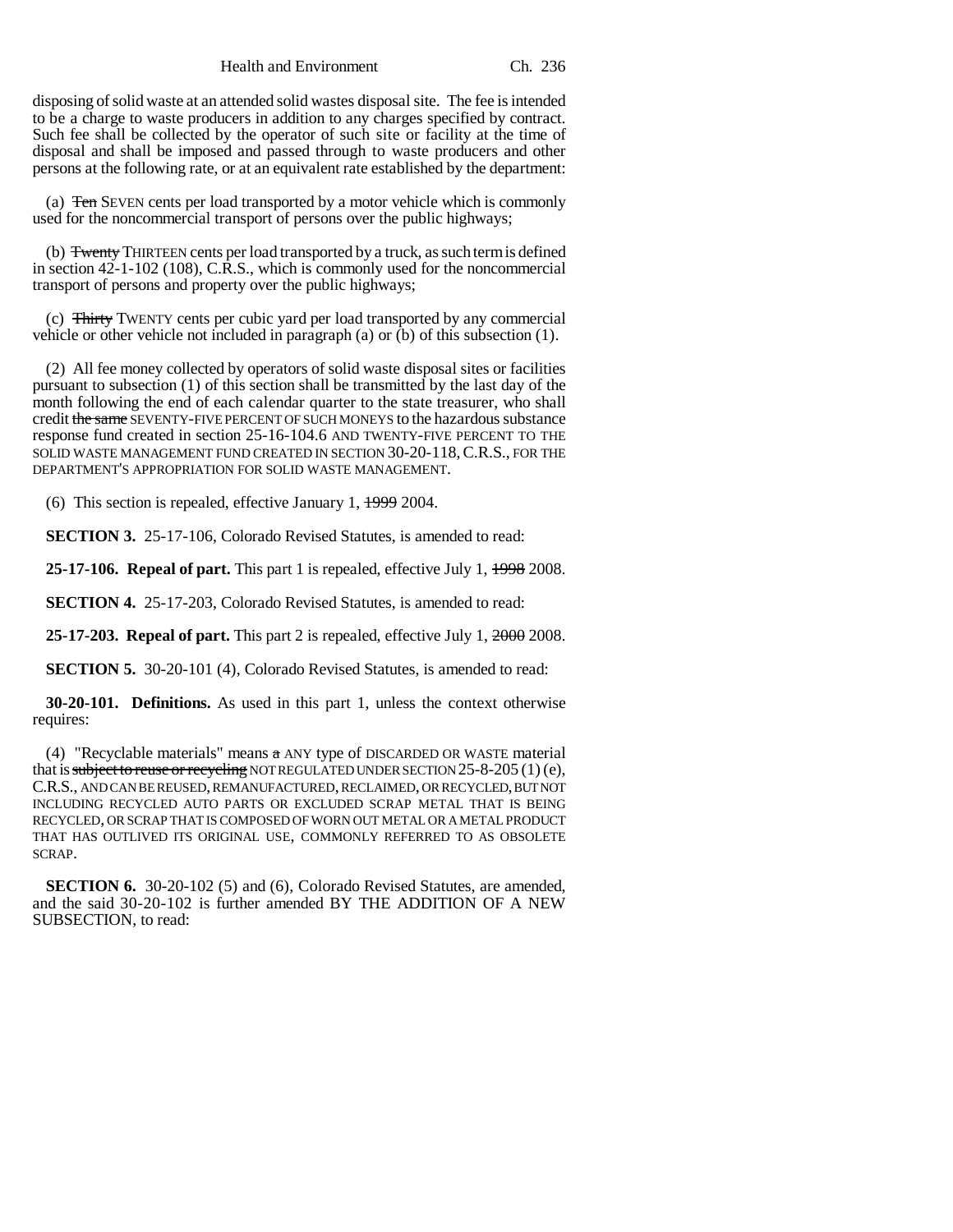#### Ch. 236 Health and Environment

**30-20-102. Unlawful to operate site and facility without certificate of** designation - exceptions. (5) Any site and facility operated for the purpose of processing, reclaiming, or recycling recyclable materials shall not be considered a solid wastes disposal site and facility and shall not require a certificate of designation as a solid wastes disposal site and facility; EXCEPT THAT, AFTER AN INITIAL ACCUMULATION PERIOD SPECIFIED BY REGULATION, SUCH A SITE OR FACILITY SHALL MAINTAIN DOCUMENTATION THAT PROVES RECYCLABLE MATERIALS ARE BEING RECYCLED AT THE SITE AT A RATE THAT APPROXIMATELY EQUALS THE RATE AT WHICH RECYCLABLE MATERIALS ARE BEING COLLECTED. The state board of health shall promulgate regulations TO SPECIFY WHAT TIME PERIODS AND VOLUMES OF RECYCLABLE MATERIALS CONSTITUTE OPERATIONS THAT QUALIFY FOR THIS EXEMPTION AND to define what materials shall be deemed to be recyclable materials for the purposes of this subsection (5); except that such regulations shall not define the term recyclable materials to include materials that are likely to contaminate ground water or create off-site odors as a result of processing, reclaiming, recycling, or storage prior to recycling. THIS SUBSECTION  $(5)$  DOES NOT APPLY TO ACTIVITIES REGULATED UNDER SECTION 25-8-205 (1) (e), C.R.S.

(6) Notwithstanding the provisions of subsections (1) and (2) of this section, the final use for beneficial purposes, including fertilizer, soil conditioner, fuel, and livestock feed, of sludge which has been processed and certified or designated as meeting all applicable regulations of the state board of health and the department of agriculture shall not require a certificate of designation for such final use. IN ADDITION, THE USE OF MANURE AS A FERTILIZER OR SOIL CONDITIONER OR THE COMPOSTING ON THE SITE OF GENERATION OF MANURE WITH OTHER COMPATIBLE MATERIALS NECESSARY FOR EFFECTIVE COMPOSTING AS PART OF A STANDARD AGRICULTURAL PRACTICE SHALL NOT REQUIRE A CERTIFICATE OF DESIGNATION.

(8) THE BOARD OF HEALTH, BY REGULATION, MAY SPECIFY TYPES OF COMPOSTING FACILITIES, BY SIZE, VOLUME, OR OTHER SUITABLE CRITERIA THAT PROVIDE EQUIVALENT PROTECTION OF PUBLIC HEALTH AND THE ENVIRONMENT THAT WOULD NOT BE REQUIRED TO OBTAIN A CERTIFICATE OF DESIGNATION.

**SECTION 7.** 30-20-104 (3) (a), Colorado Revised Statutes, is amended to read:

**30-20-104. Factors to be considered.** (3) (a) Prior to the issuance of a certificate of designation, the governing body having jurisdiction shall require that the report, which shall be submitted by the applicant under section 30-20-103, be reviewed and a recommendation as to approval or disapproval BE made by the department and shall be satisfied that the proposed solid wastes disposal site and facility conforms to the local government's comprehensive land use plan and zoning restrictions, if any. ANY TECHNICAL CONDITIONS OF APPROVAL MADE BY THE DEPARTMENT IN ITS FINAL REPORT SHALL BE INCORPORATED AS REQUIREMENTS IN THE CERTIFICATE OF DESIGNATION. The application, report of the department, comprehensive land use plan, relevant zoning ordinances, and other pertinent information shall be presented to the governing body having jurisdiction at a public hearing to be held after notice. Such notice shall contain the time and place of the hearing, shall state that the matter to be considered is the applicant's proposal for a solid wastes disposal site and facility, shall provide a description of such proposed site and facility, and shall provide a description of the geographic area which THAT is within three miles of such proposed site and facility. The notice shall be published in a newspaper having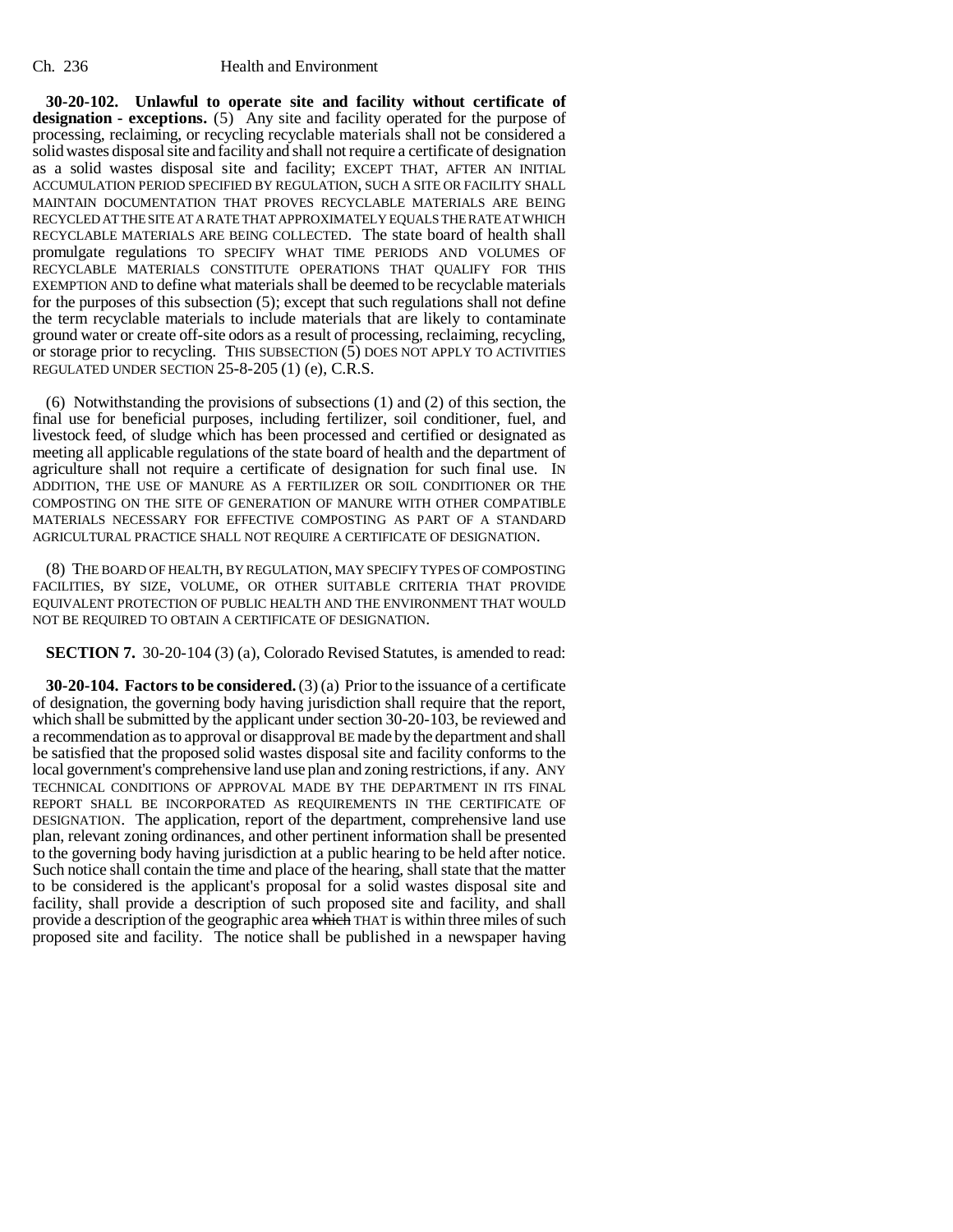Health and Environment Ch. 236

general circulation in the county or municipality in which the proposed solid wastes disposal site and facility is located at least ten but no more than thirty days prior to the date of the hearing. In addition, the notice of such public hearing shall be posted at a conspicuous point in at least one location at the offices of the governing body having jurisdiction and in at least one location at the proposed site. Such notice shall be posted for a period beginning at least thirty days before the public hearing and continuing through the date of such hearing.

**SECTION 8.** 30-20-104.5, Colorado Revised Statutes, is amended BY THE ADDITION OF A NEW SUBSECTION to read:

**30-20-104.5. Closure and postclosure care estimates - corrective action cost estimates - financial assurance requirements - regulations.** (3.5) THE DEPARTMENT, PURSUANT TO THE PROVISIONS OF PART 14 OF ARTICLE 30 OF TITLE 24, C.R.S., IS AUTHORIZED TO CONTRACT WITH ONE OR MORE PRIVATE CONTRACTORS FOR THE PURPOSE OF CONDUCTING THE THIRD-PARTY CLOSURE, POSTCLOSURE CARE, OR CORRECTIVE ACTION AT A SOLID WASTE FACILITY AS MAY BE NECESSARY. THE DEPARTMENT IS AUTHORIZED TO EXPEND SUCH MONEYS FOR CLOSURE, POSTCLOSURE CARE, OR CORRECTIVE ACTION AS IS MADE AVAILABLE TO THE DEPARTMENT BY OPERATION OF LAW FROM THE FINANCIAL ASSURANCE MECHANISMS PROVIDED BY THE OWNER OR OPERATOR OF THE SOLID WASTES SITE AND FACILITY.ANY SUCH CONTRACT SHALL BE BETWEEN THE DEPARTMENT AND THE PRIVATE CONTRACTOR. THE OWNER OR OPERATOR SHALL NOT BE A PARTY TO SUCH CONTRACT. THE DEPARTMENT MAY DISALLOW A CONTRACTOR BECAUSE OF CONFLICTS OF INTEREST OR OTHER REASONS. THE DEPARTMENT MAY CONTRACT WITH THE GOVERNING BODY THAT ISSUED THE CERTIFICATE OF DESIGNATION TO CONDUCT SUCH CLOSURE, POSTCLOSURE CARE, OR CORRECTIVE ACTION.

**SECTION 9.** 30-20-109 (1) (d), the introductory portion to 30-20-109 (2), and 30-20-109 (2) (b) and (2) (c), Colorado Revised Statutes, are amended, and the said 30-20-109 (2) is further amended BY THE ADDITION OF A NEW PARAGRAPH, to read:

**30-20-109. State board of health to promulgate rules and regulations repeal.** (1) The state board of health shall promulgate rules and regulations for the engineering design and operation of solid wastes disposal sites and facilities, which may include:

(d)  $(H)$  The establishment of a reviewing fee to be charged by the department for the review of any written recommendation and findings of a private contractor concerning WHO HAS ACTED IN LIEU OF THE DEPARTMENT TO REVIEW an application for a solid wastes disposal site and facility under the provisions of section 30-20-103.7 FOR OPERATIONAL, GEOLOGICAL, HYDROLOGICAL, AND ENGINEERING COMPLIANCE WITH THE STATE'S REQUIREMENTS. Such fee shall not exceed actual and reasonable costs up to seventy-five ONE HUNDRED dollars per hour. The total fee charged for the review of the recommendation and findings concerning any such application SUCH FEE shall not exceed two FIVE thousand five hundred dollars.

(II) (Deleted by amendment, L. 93, p. 475, §1, effective April 21, 1993.)

(2) The state board of health shall HAVE THE AUTHORITY TO promulgate rules  $\theta$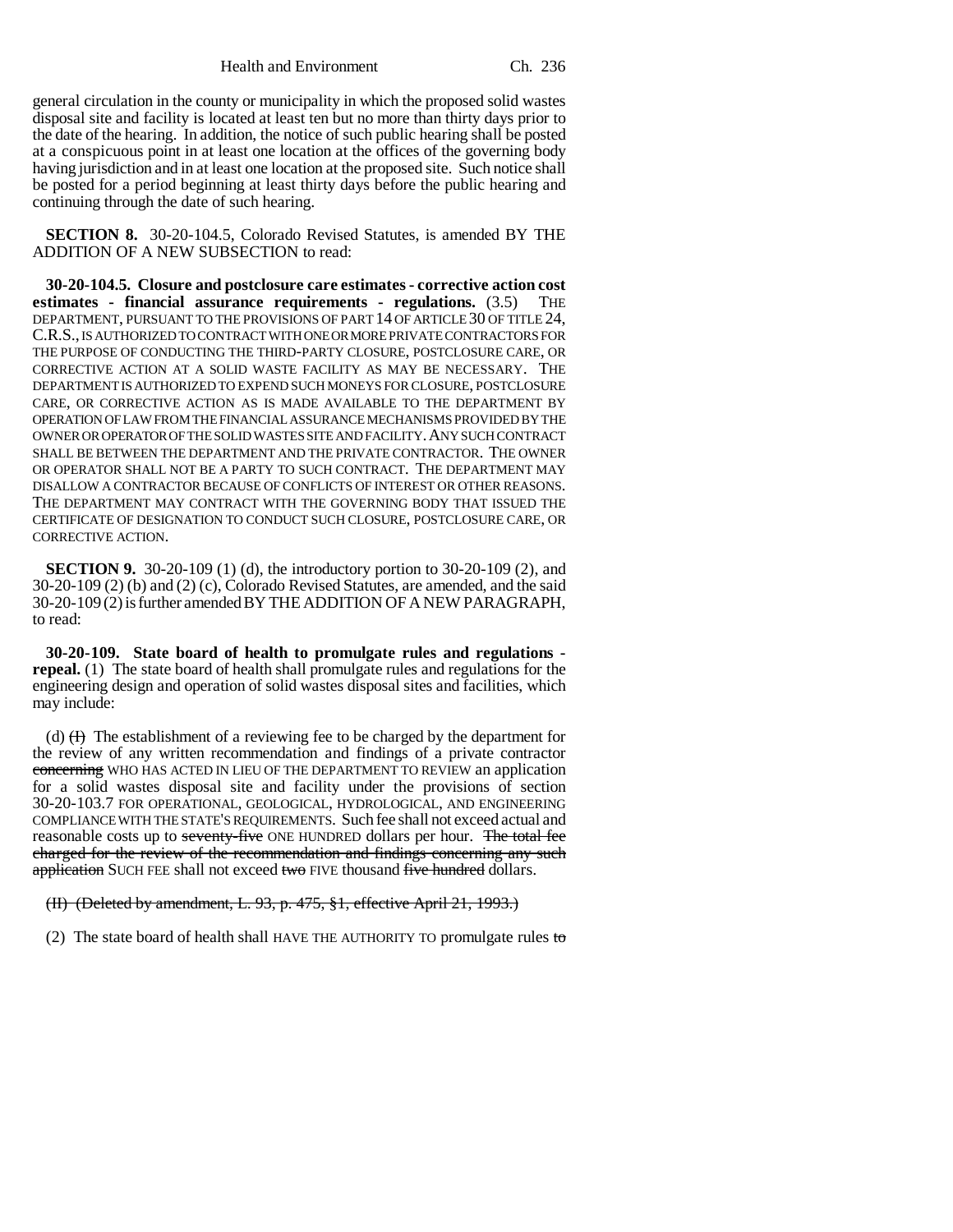## Ch. 236 Health and Environment

### implement the following CONCERNING:

(b) The establishment of a fee for the review of a new solid wastes disposal site and facility application or for the review of amendments OR REVISIONS to an original application upon which a certificate of designation has previously been issued, for the preoperation inspection for such site and facility, and for the attendance of department staff at public meetings and hearings concerning such application or amendments, AND FOR THE ASSESSMENT OF REMEDIATION ACTIVITIES CONCERNING CLOSED OR OLD DISPOSAL SITES OR SPILL AND INCIDENT CLEAN-UPS. The total fee charged for the review of an application or amendments to an application shall not exceed the actual documented costs incurred by the department in the performance of these activities. Such review shall be completed within one hundred fifty days from date of issuance of the department's decision to begin its review pursuant to the provisions of paragraph (c) of this subsection (2). In no case shall such fee exceed ten thousand dollars; except that such ten-thousand-dollar limit shall not apply to any application reviewed by a private contractor under the provisions of section 30-20-103.7. Moneys from the collection of such fees shall be credited to the solid waste management fund pursuant to the provisions of section 30-20-118. Such moneys shall be used solely to support the application review process and to support the staff of the department involved with such process.

(c) (I) The establishment of an annual solid waste site and facility registration fee to be used for the solid waste regulatory activities of the Colorado department of public health and environment. Each solid wastes disposal site and facility shall pay such fee on or before January 1, 1992, and on or before January 1 of each succeeding year. The state board of health is authorized to establish a schedule of registration fees for solid wastes disposal sites and facilities. The state board of health shall base such fees on the size and type of each solid wastes disposal site and facility and the volume of solid wastes received for treatment or disposal in the preceding year. In no case shall the annual fee for a solid wastes disposal site and facility exceed six thousand dollars. All moneys received from the collection of such fees shall be credited to the solid waste management fund pursuant to the provisions of section 30-20-118 and shall be subject to annual appropriation by the general assembly to the department to pay for the regulatory activities of the department.

(II) This paragraph (c) is repealed, effective July 1, 2001.

(d) THE ESTABLISHMENT OF CRITERIA FOR COMPOSTING SITES AND FACILITIES FOR WHICH A CERTIFICATE OF DESIGNATION IS NOT REQUIRED UNDER SECTION 30-20-102 (8).

**SECTION 10.** The introductory portion to 30-20-110 (1), Colorado Revised Statutes, is amended, and the said 30-20-110 (1) is further amended BY THE ADDITION OF THE FOLLOWING NEW PARAGRAPHS, to read:

**30-20-110. Minimum standards.** (1) The rules and regulations promulgated by the STATE BOARD OF HEALTH AND IMPLEMENTED BY THE department shall contain the following minimum standards:

(g) ALL FACILITIES SHALL HAVE A WASTE CHARACTERIZATION PLAN APPROVED BY THE DEPARTMENT THAT IS CONSISTENT WITH THE CERTIFICATE OF DESIGNATION FOR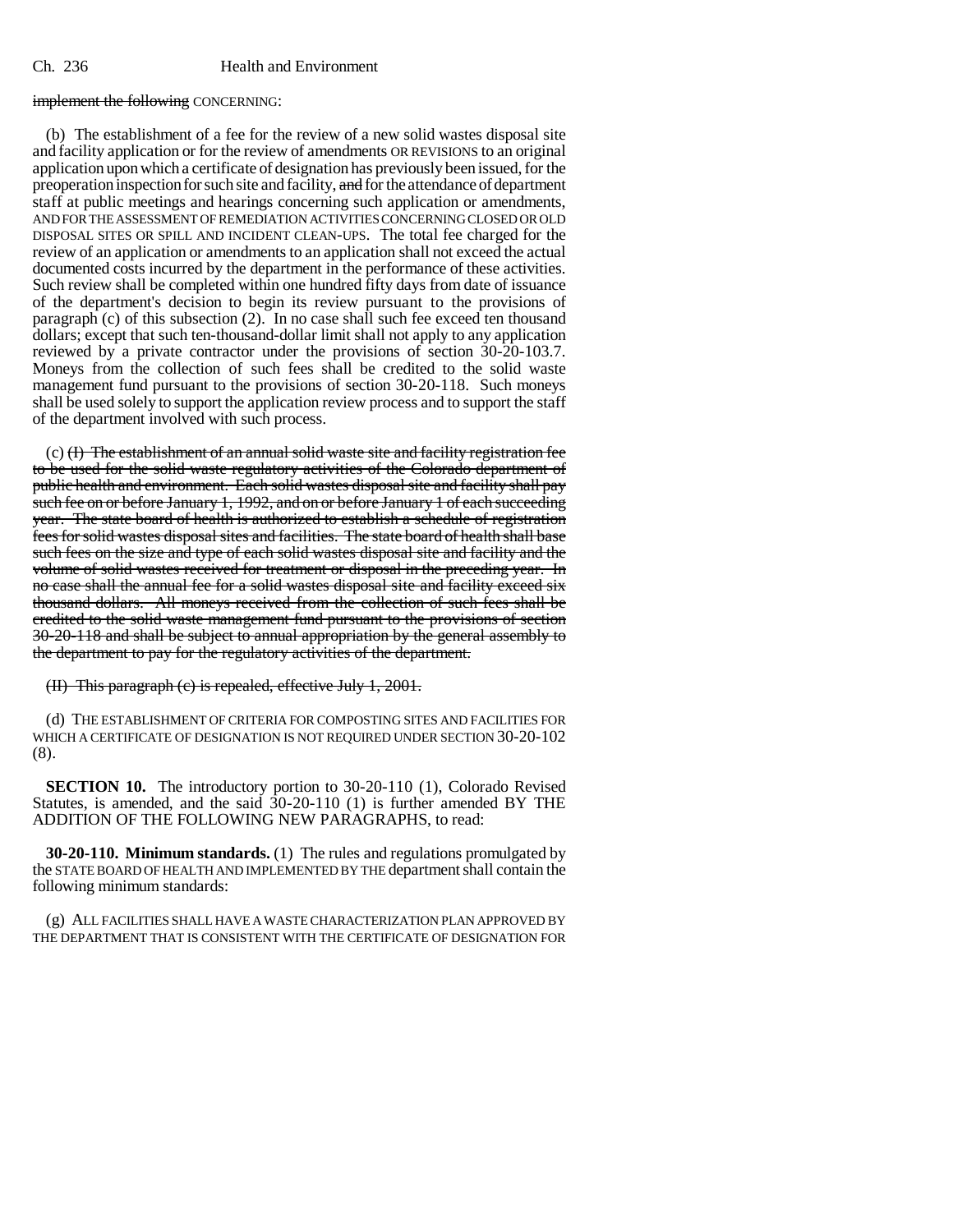THE FACILITY. THE PLAN SHALL OUTLINE SCREENING METHODOLOGIES AND WASTE HANDLING PROCEDURES AND SHALL INCLUDE A HAZARDOUS WASTE EXCLUSION PLAN.

(h) MATERIAL THAT IS BENEFICIALLY USED SHALL BE INCORPORATED INTO THE SOIL IN THE SHORTEST TIME FRAME THAT IS PRACTICABLE, ALLOWING FOR WEATHER CONDITIONS. MATERIALS THAT MAY BE BENEFICIALLY USED UNDER THIS SECTION MAY NOT BE STOCKPILED FOR LONG PERIODS OR USED IN SUCH A MANNER THAT THE MATERIAL CONSTITUTES A PUBLIC NUISANCE.

(i) MINIMUM STANDARDS FOR FACILITIES THAT DO NOT NEED A CERTIFICATE OF DESIGNATION UNDER SECTION 30-20-102 (5) SHALL INCLUDE AN ANNUAL REPORT OF QUANTITIES OF MATERIALS MANAGED AT THE SITE;

(j) SUCH MINIMUM STANDARDS SHALL REQUIRE THE REPORTING, DOCUMENTATION, OR REMEDIATION OF SPILLS AT ILLEGAL DISPOSAL SITES, ABANDONED DISPOSAL SITES, OR CONTAMINATED SITES.

**SECTION 11.** 30-20-113, Colorado Revised Statutes, is amended to read:

**30-20-113. Inspection - enforcement - nuisances - violations - civil penalty.** (1) Any solid wastes disposal site and facility found to be abandoned or that is operated, maintained, inactive, or closed in a manner so as to violate any of the provisions of this part 1 or any rule or regulation adopted pursuant thereto shall be deemed a public nuisance, and such violation may be enjoined by a district court of competent jurisdiction in any action brought by the department, the board of county commissioners of the county wherein the violation occurred, or the governing body of the municipality wherein the violation occurred. NO PERSON SHALL:

(a) ABANDON A SOLID WASTES DISPOSAL SITE AND FACILITY OR OPERATE, MAINTAIN, OR CLOSE SUCH A FACILITY IN A MANNER THAT VIOLATES ANY OF THE PROVISIONS OF THIS PART 1, ANY RULE OR REGULATION ADOPTED PURSUANT THERETO, OR ANY CERTIFICATE OF DESIGNATION ISSUED UNDER SECTION 30-20-104;

(b) DISPOSE OF SOLID WASTE AT A LOCATION OTHER THAN A SITE DESIGNATED FOR SUCH USE BY A COUNTY OR MUNICIPALITY, UNLESS OTHERWISE EXEMPTED BY THIS PART 1 OR UNLESS THE PERSON IS DISPOSING OF HIS OR HER OWN WASTE ON HIS OR HER OWN PROPERTY.

(2) Disposal of solid waste at a location other than a site designated for such use by a county or municipality is a violation of this part 1, unless otherwise exempted by this part 1 or unless the person is disposing of his own solid waste on his own property, and shall be subject to clean-up and cease and desist orders. Such orders may be issued by the board of county commissioners if the violation occurred in the unincorporated area of the county, or by the governing body of a municipality if the violation occurred within the municipality. Any person who fails to comply with such orders shall be subject to a civil penalty of not more than two thousand dollars for each day of such violation. Such violation and civil penalty shall be determined and enforced by a court of competent jurisdiction upon action instituted by the board or governing body which issued the orders. Any penalty collected shall be distributed to the county or municipality which instituted the action. WHENEVER THE DEPARTMENT FINDS THAT ANY SOLID WASTES DISPOSAL SITE AND FACILITY OR ANY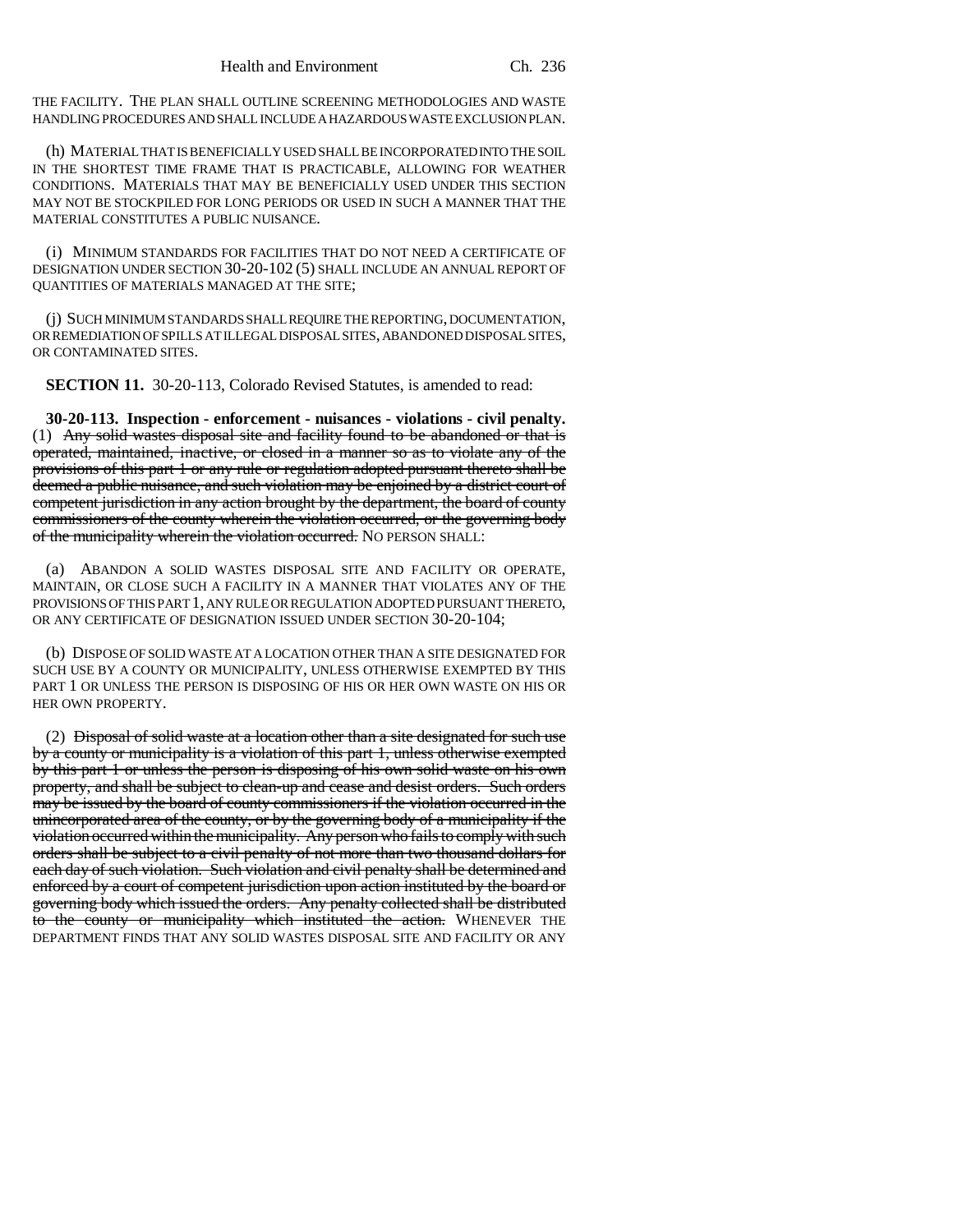PERSON IS IN VIOLATION OF SUBSECTION (1) OF THIS SECTION, THE DEPARTMENT MAY ISSUE AN ORDER REQUIRING THAT SUCH SITE AND FACILITY OR PERSON COMPLY WITH ANY SUCH REQUIREMENT, RULE, REGULATION, OR CERTIFICATE OF DESIGNATION AND MAY REQUEST THE ATTORNEY GENERAL TO BRING SUIT FOR INJUNCTIVE RELIEF OR FOR PENALTIES PURSUANT TO THIS SECTION.

(3) Nothing in this section shall preclude or preempt the authority of a county or municipality to adopt or enforce its own local resolutions or ordinances. ANY SOLID WASTES DISPOSAL SITE AND FACILITY FOUND TO BE ABANDONED OR INACTIVE OR THAT IS OPERATED, MAINTAINED, OR CLOSED IN A MANNER SO AS TO VIOLATE ANY OF THE PROVISIONS OF THIS PART 1 OR ANY RULE OR REGULATION ADOPTED PURSUANT THERETO SHALL BE DEEMED A PUBLIC NUISANCE, AND SUCH VIOLATION MAY BE ENJOINED BY THE DEPARTMENT, THE BOARD OF COUNTY COMMISSIONERS OF THE COUNTY WHEREIN THE VIOLATION OCCURRED, OR THE GOVERNING BODY OF THE MUNICIPALITY WHEREIN THE VIOLATION OCCURRED.

(4) ANY PERSON WHO VIOLATES PARAGRAPH (b) OF SUBSECTION (1) OF THIS SECTION SHALL BE SUBJECT TO A CLEAN-UP AND CEASE AND DESIST ORDER ISSUED BY THE DEPARTMENT OR BY THE BOARD OF COUNTY COMMISSIONERS IF THE VIOLATION OCCURRED IN THE UNINCORPORATED AREA OF THE COUNTY, OR BY THE GOVERNING BODY OF A MUNICIPALITY IF THE VIOLATION OCCURRED WITHIN THE MUNICIPALITY. ANY PERSON WHO FAILS TO COMPLY WITH SUCH ORDERS SHALL BE SUBJECT TO A CIVIL PENALTY OF NOT MORE THAN TWO THOUSAND DOLLARS FOR EACH DAY OF SUCH VIOLATION. SUCH VIOLATION AND CIVIL PENALTY SHALL BE DETERMINED AND ENFORCED BY A COURT OF COMPETENT JURISDICTION UPON ACTION INSTITUTED BY THE BOARD OR GOVERNING BODY THAT ISSUED THE ORDERS. ANY PENALTY COLLECTED SHALL BE DISTRIBUTED TO THE COUNTY OR MUNICIPALITY THAT INSTITUTED THE ACTION.

(5) (a) ANY PERSON WHO IS FOUND PURSUANT TO SUBSECTION (2) OF THIS SECTION TO BE IN VIOLATION OF SUBSECTION (1) OF THIS SECTION OR WHO FAILS TO COMPLY WITH AN ORDER ISSUED BY THE DEPARTMENT SHALL BE SUBJECT TO A CIVIL PENALTY OF NOT MORE THAN TWO THOUSAND DOLLARS FOR EACH DAY OF SUCH VIOLATION.

(b) ANY PENALTY COLLECTED BY THE DEPARTMENT UNDER THIS PART 1 SHALL BE PAID TO THE STATE TREASURER; HOWEVER, NOTWITHSTANDING THIS PARAGRAPH (b), THE DEPARTMENT MAY ENTER INTO SETTLEMENT AGREEMENTS REGARDING ANY PENALTY OR CLAIM UNDER THIS PART 1. ANY SETTLEMENT AGREEMENT MAY INCLUDE BUT IS NOT NECESSARILY LIMITED TO THE PAYMENT OR CONTRIBUTION OF MONEYS TO STATE OR LOCAL AGENCIES FOR ENVIRONMENTALLY BENEFICIAL PURPOSES.

(6) THE DEPARTMENT, BY ITS DULY AUTHORIZED REPRESENTATIVES, SHALL HAVE AS WELL AS ANY PROPERTY, PREMISES, OR PLACE IN WHICH SOLID WASTE IS REASONABLY BELIEVED TO BE LOCATED FOR THE PURPOSES OF DETERMINING COMPLIANCE WITH THE REQUIREMENTS, RULES, AND CERTIFICATE OF DESIGNATION ISSUED PURSUANT TO THIS PART 1. SUCH EMPLOYEE OR REPRESENTATIVE SHALL HAVE ACCESS TO ALL SUCH SITES AND FACILITIES DURING ANY TIME WHEN THE SITE OR FACILITY IS OPEN TO THE PUBLIC. IF SUCH ENTRY OR INSPECTION IS DENIED OR NOT CONSENTED TO AND NO EMERGENCY EXISTS, THE DEPARTMENT IS EMPOWERED TO AND SHALL OBTAIN FROM THE DISTRICT COURT FOR THE JUDICIAL DISTRICT IN WHICH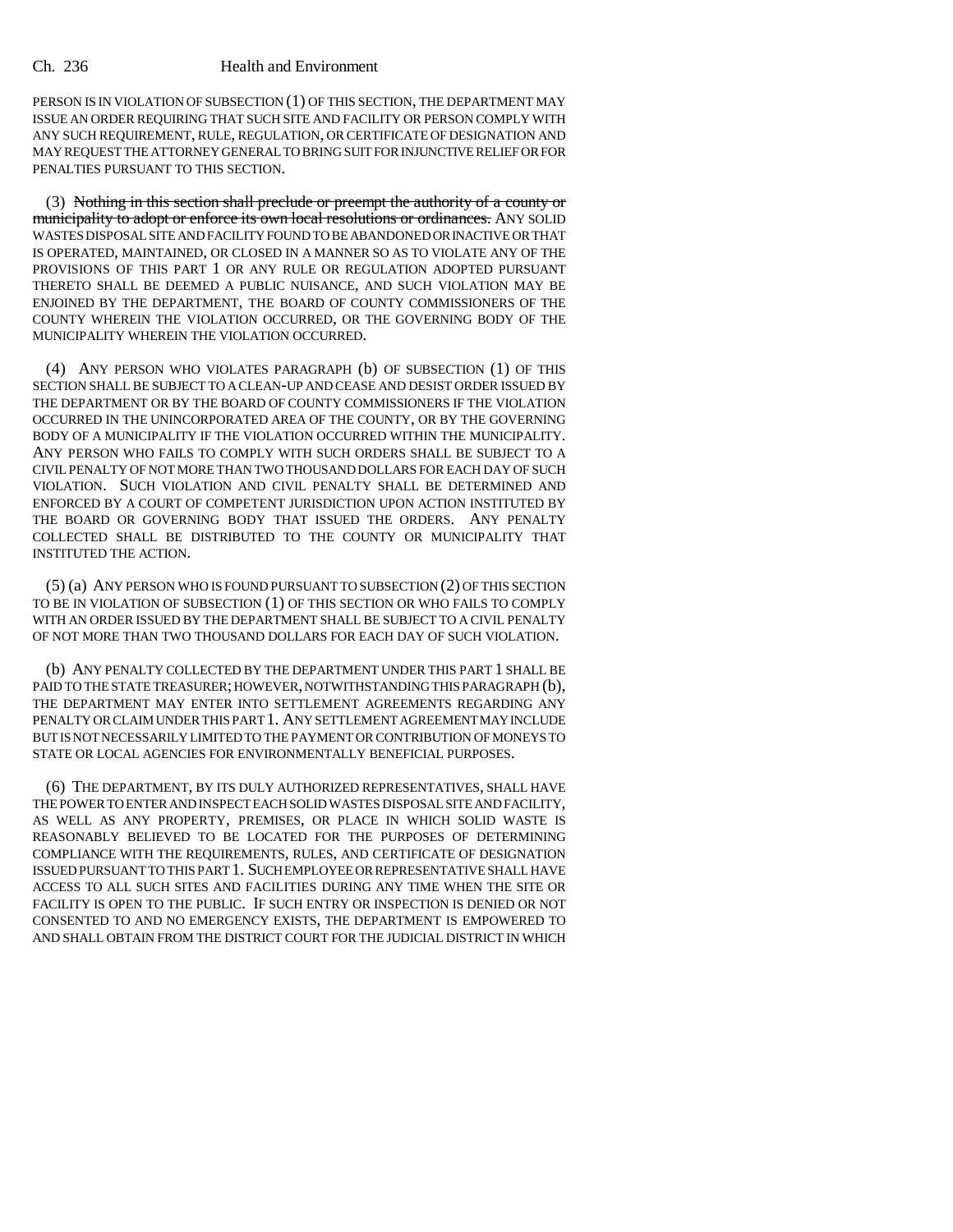SUCH PROPERTY, PREMISES, OR PLACE IS LOCATED A WARRANT TO ENTER AND INSPECT ANY SUCH PROPERTY, PREMISES, OR PLACE PRIOR TO ENTRY AND INSPECTION. THE DISTRICT COURTS OF THIS STATE ARE EMPOWERED TO ISSUE SUCH WARRANTS UPON A SHOWING THAT SUCH ENTRY AND INSPECTION IS REQUIRED TO VERIFY THAT THE PURPOSES OF THIS PART 1 ARE BEING CARRIED OUT.

(7) THE STATE BOARD OF HEALTH SHALL ESTABLISH SUCH RULES AND REGULATIONS AS ARE NECESSARY TO IMPLEMENT THE PROVISIONS OF THIS SECTION.

(8) NOTHING IN THIS SECTION SHALL PRECLUDE OR PREEMPT THE AUTHORITY OF A COUNTY OR MUNICIPALITY TO ADOPT OR ENFORCE ITS OWN LOCAL RESOLUTIONS OR ORDINANCES.

(9) NOTWITHSTANDING ANY OTHER PROVISION OF THIS PART 1, THE PROCESSING, APPLICATION, STORAGE, OR COMPOSTING OF BIOSOLIDS OR OTHER MATERIALS UNDER REGULATIONS PROMULGATED PURSUANT TO SECTION 25-8-205(1) (e), C.R.S., SHALL BE EXCLUDED FROM THE PROVISIONS OF THIS PART 1.

**SECTION 12.** 30-20-118, Colorado Revised Statutes, is amended to read:

**30-20-118. Solid waste management fund - created.** (1) There is hereby created in the state treasury a fund to be known as the solid waste management fund, which shall consist of moneys collected pursuant to section 30-20-109 and section 30-20-103.7, AS WELL AS THAT PORTION OF THE FEE DESIGNATED FOR SOLID WASTE MANAGEMENT UNDER SECTION 25-16-104.5 (2), C.R.S. Such moneys shall be appropriated annually to the department by the general assembly. The moneys in the solid waste management fund shall not be credited or transferred to the general fund or any other fund of the state.

(2) MONEYS IN THE SOLID WASTE MANAGEMENT FUND MAY BE APPROPRIATED BY THE GENERAL ASSEMBLY FOR THE IMPLEMENTATION OF THE DEPARTMENT'S SOLID WASTE PROGRAM PURSUANT TO THIS PART 1.

**SECTION 13. Appropriation - adjustments in the 1998 long bill.** (1) For the implementation of this act, appropriations made in the annual general appropriation act for the fiscal year beginning July 1, 1998, shall be adjusted as follows:

(a) The appropriation to the department of public health and environment, administration and support, legal services, is increased by five thousand nine hundred fifty dollars (\$5,950). Such sum shall be from cash funds exempt from the solid waste management cash fund.

(b) The appropriation to the department of public health and environment, information technology services, ADP capital outlay, is increased by ten thousand five hundred dollars (\$10,500). Such sum shall be from cash funds exempt from the solid waste management cash fund.

(c) The appropriation to the department of public health and environment, hazardous materials waste management division, solid waste control program, program costs, is increased by four hundred thirty-six thousand five hundred forty dollars (\$436,540) and 4.2 FTE. Such sum shall be from cash funds from the solid